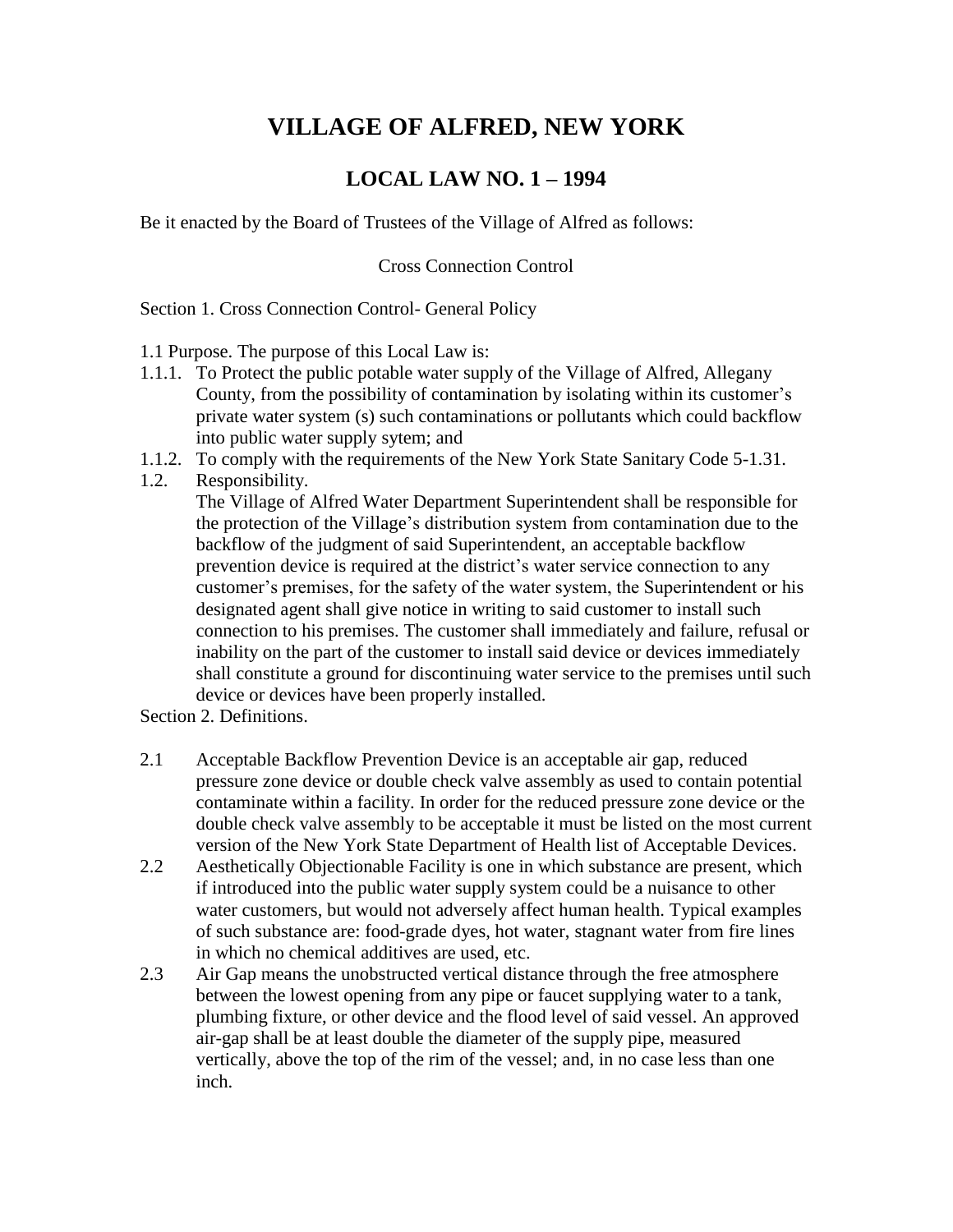- 2.4 Approved means accepted by the Village of Alfred Water Department Superintendent as meeting an applicable specification stated or cited in this Local Law, or as suitable for the proposed use.<br>2.5 Auxiliary Water Supply means any water supply on or available to the premises
- other than the Village of Alfred approved public water supply. These auxiliary waters may include water from another purveyor's public potable water supply or any natural source(s) such as a well, spring, river, stream, contaminated or they may be objectionable and constitute an unacceptable water source over which the water purveyor does not have sanitary control.
- 2.6 Backflow means a flow condition, induced by a differential in pressure, that causes a flow of water or other liquids and/or gases into the distribution pipes of Backflow means a flow condition, induced by a differential in pressure, that<br>causes a flow of water or other liquids and/or gases into the distribution pipes of<br>the Village of Alfred's water supply system from any source o intended source.
- 2.7 Certified Testers means that individual or firm approved to accomplish this necessary inspections and operational tests of backflow prevents devices.
- 2.8 Contamination means the presence in water of a substance that tends to degrade its quality. 2.9 Customer means a water use served by the Village of Alfred's supply system.<br>2.10 Customer's Water System means the piping used to convey water supplied by the
- 2.9 Customer means a water use served by the Village of Alfred's supply system.
- Customer means a water use served by the Village of Alfred's supply system.<br>Customer's Water System means the piping used to convey water supplied by the<br>Village of Alfred's water supply system throughout a customer's faci system shall include all of those parts of the piping beyond the control point of the Village of Alfred's water supply system throughout a customer's facility. The system shall include all of those parts of the piping beyond the control point of the Village of Alfred's Water Department. The control point is or the main valve located in the public right of way that isolates the customer's facilities from the Department distribution system.
- 2.11 Degree of Hazard means whether a facility is rated as hazardous, aesthetically objectionable, or non-hazardous.
- 2.12 Double Check Valve Assembly, Acceptable, means an assembly composed of two single, independently acting check valves, including tightly closing shutoff valves located at each end of the assembly and suitable connections for testing the water tightness of each check valve.
- 2.13 Hazardous Facility is one in which substances may be present which if introduced into the public water system would or may endanger or have an adverse effect on the health of other water customers. Typical examples: laboratories, sewage treatment plant, chemical plants, hospitals, mortuaries.
- 2.14 Non-Hazardous Facility is on which does not require the installation of an acceptable backflow prevention device.<br>2.15 Public Water Supply system means the Village of Alfred's water system acceptable backflow prevention device.
- including the source, treatment works, transmission mains, distribution system, and storage facilities serving the public. This includes the distribution system up including the source, treatment works, transmission mai and storage facilities serving the public. This includes the its connection with the customer's water system.
- 2.16 Reduced Pressure Zone Device, Acceptable, means a device containing a minimum of two independently acting check valves, together with an automatically operated pressure differential relief valve located between two check valves. During normal flow and at the cessation of normal flow the pressure between these two checks shall be less than the upstream (supply) pressure. In case of leakage of either check valve, the differential relief valve, by discharging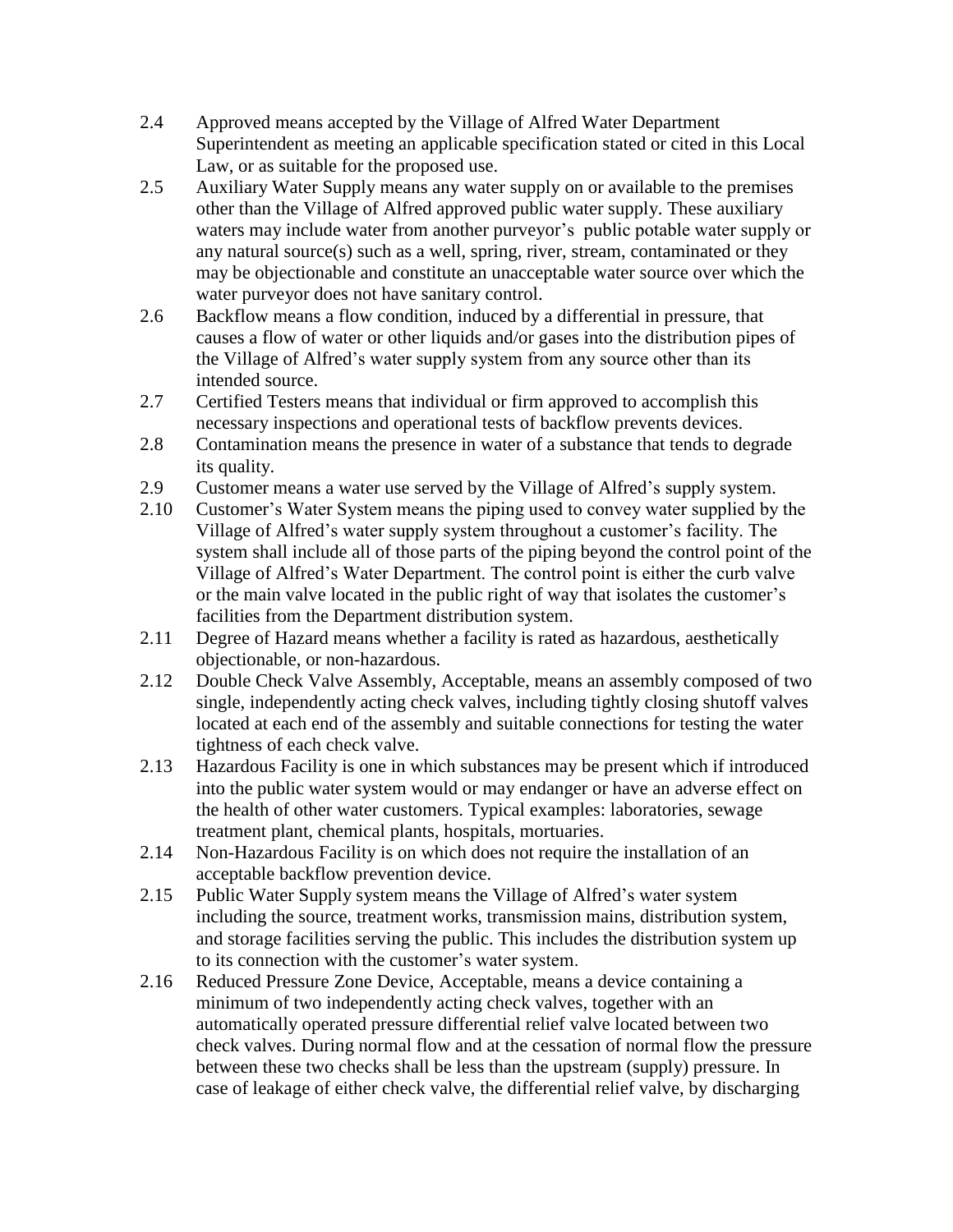to the atmosphere, shall operate to maintain the pressure. The unit must include tightly closing shutoff valves located at each end of the device and each device shall be fitted with properly located test cocks.

2.17 Superintendent means the Superintendent of the Water Department of the Village of Alfred.

Section 3. Requirements.

- 3.1 The customer's water system shall be open for inspection at all reasonable times The customer's water system shall be open for inspection at all reasonable time<br>to authorized representatives of the Village of Alfred's Water Department. 3.1 The customer's water system shall be open for inspection at all reasonable times<br>to authorized representatives of the Village of Alfred's Water Department.<br>3.2 The Village of Alfred's Water Department shall rate a cust
- according to its degree of hazard to the public water supply system. Some of the factors to be considered are the use and availability of contaminants, the availability of an auxiliary water supply, and the type of fire fighting system in use.
- 3.3 An acceptable backflow prevention device shall be installed on each service line to a customer's water system at or near the property line or immediately inside the building being served, but in all cases, before the first branch line leading off the service line, as follows:<br>3.3.1 Whenever a customer's water system is rated hazardous, an service line, as follows:

acceptable reduced pressure zone device or air gap shall be installed. 3.3.1 Whenever a customer's water system is rated hazardous, an acceptable reduced pressure zone device or air gap shall be installed.<br>3.3.2. Whenever a customer's water system is rated aesthetically objectionable, as a minimum, an acceptable double check valve assemble shall be installed.

- 3.4 The design of the installation of an acceptable backflow prevention device must be prepared in accordance with New York State laws and regulations. The design must be approved by the Superintendent and all agencies required by the applicable New York and Village of Alfred laws and regulations.
- 3.5 It shall be the duty of the customer at any premises where backflow prevention devices are installed to have certified inspections and operational tests made at least once a year. In those instances where the Superintendent deems the hazard to be great enough, he may require certified inspections at more frequent intervals. Certified inspections and operations tests must also be made when any backflow prevention device is to be installed, repaired, overhauled, or replaced in addition o the requirement of an annual certified inspection and operational test. All inspections and tests should be at the expense of the customer and shall be performed by the device manufacturer's representative, Village of Alfred personnel, or by a certified tester approved by the Village of Alfred Water Department Superintendent. The Superintendent shall make available the names, addresses, and telephone numbers of those persons which are certified as testers for backflow prevention devices. It shall be the duty of the Superintendent to see that certified inspection and operational testes of the backflow prevention devices are made. The customer shall notify the Superintendent in advance, in writing, when the tests are to be undertaken so that he or his representative may witness the tests if it is so desired. These devices shall be repaired, overhauled or replaces at the expense of the customer whenever said devices are found to be defective.